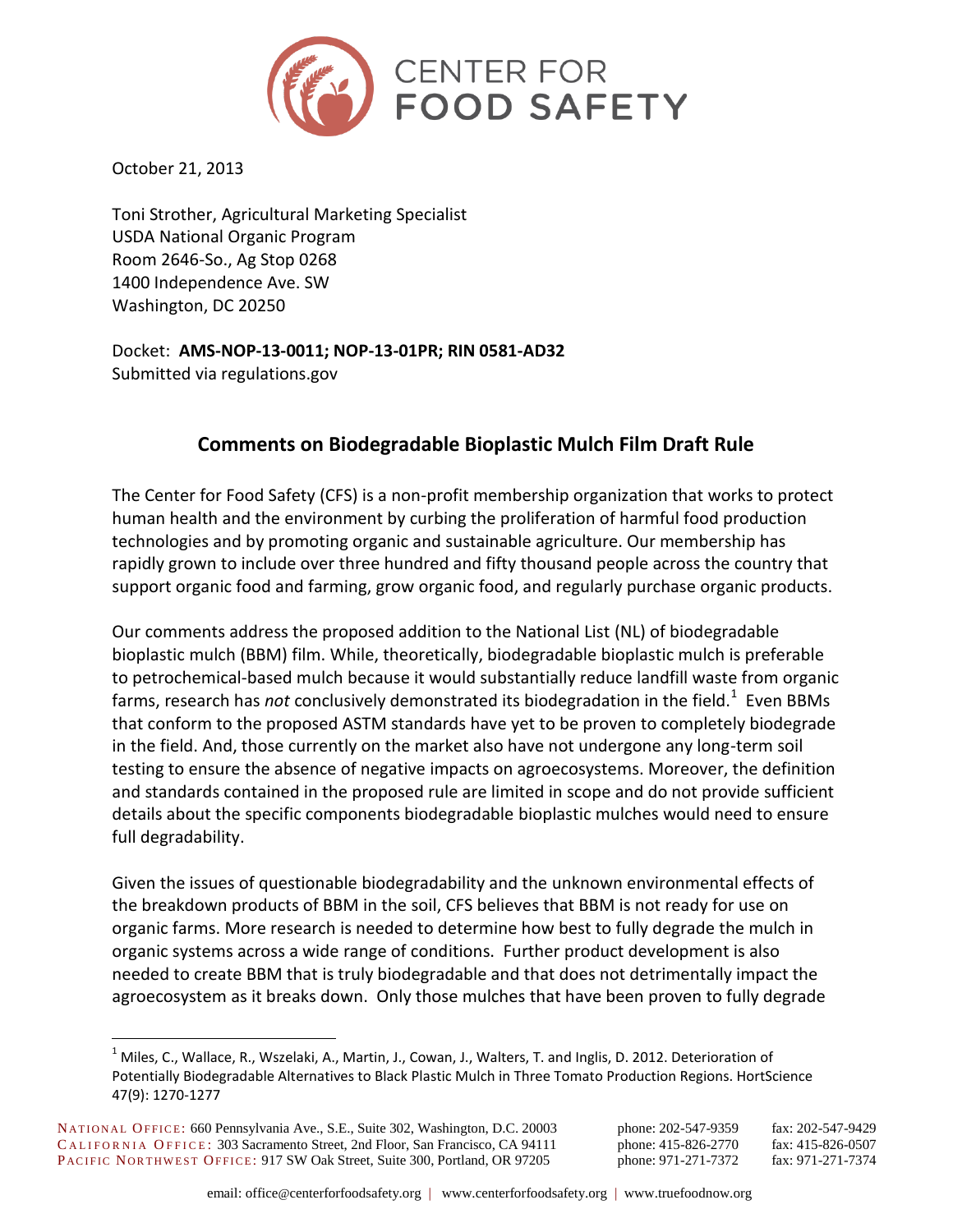in soil should be allowed in organic systems of production. Since no such products currently exist in the marketplace, adding BBM to the NL at this time is premature.

## **ASTM Standards are Not Applied Appropriately**

Composting standards (ASTM D6400 and D6868) that form the backbone of the proposed regulation are standardized laboratory protocols. They are specifically designed to evaluate biodegradation in controlled, industrial composting facilities, not to simulate farm field conditions.<sup>2</sup> A managed, industrial compost environment is not comparable to the soil environment on farms because such facilities strictly control the temperature, moisture, and composition of the compost to promote optimal biodegradation. These protocols do not replicate, nor are they intended to replicate, the environmental conditions present on organic farms.

The biodegradation standard (ASTM D5988) contained in the draft rule also does not address the wide variety of conditions found on organic farms because it is a laboratory test that uses specific temperatures and parameters in a controlled environment.<sup>3</sup> It relies on specified conditions that would not be found during the fallow season on farms, including warm ambient temperatures and inoculation with microbes from several different soil types. While this standard is more comparable to field conditions (because it attempts to replicate a soil environment) than the compostability specifications in ASTM D6400 and D6868, it still does not assure the performance of materials on organic farms.

Biodegradation of mulch proceeds at different rates in different climates and soils which means that BBM may be less suitable for use and/or may require more active management to ensure degradation in certain regions. Climate and weather variations will impact the rate of biodegradation and may impact the ability of mulches to degrade completely. Incomplete degradation of mulches on organic farms could cause serious problems for growers, including potentially difficult and costly removal of partially-degraded mulch films.

AMS has requested comments on whether it would be sufficient to define mulches approved for use in organic systems based upon biodegradation (ASTM D5988) and biobased (ASTM D6866) parameters only. CFS believes that this is insufficient because ASTM D5988 does not require the complete degradation of mulch.<sup>4</sup> Instead, the standard only requires demonstrating 90% biodegradation in testing, which does not address residual components of mulch that could build up in soils over time. It is crucial that any standard for regulating BBM use in organic

 $^2$  ASTM International. 2012. D6400-12: Standard Specification for Labeling of Plastics Designed to be Aerobically Composted in Municipal or Industrial Facilities.; ASTM International. 2012. D6868-11: Standard Specification for Labeling of End Items that Incorporate Plastics and Polymers as Coatings or Additives with Paper or Other Substrates Designed to be Aerobically Composted in Municipal or Industrial Facilities.

<sup>&</sup>lt;sup>3</sup> ASTM International. 2012. D5988-12: Standard Test Method for Determining Aerobic Biodegradation of Plastic Materials in Soil.

<sup>4</sup> ASTM International. 2012. D5988-12.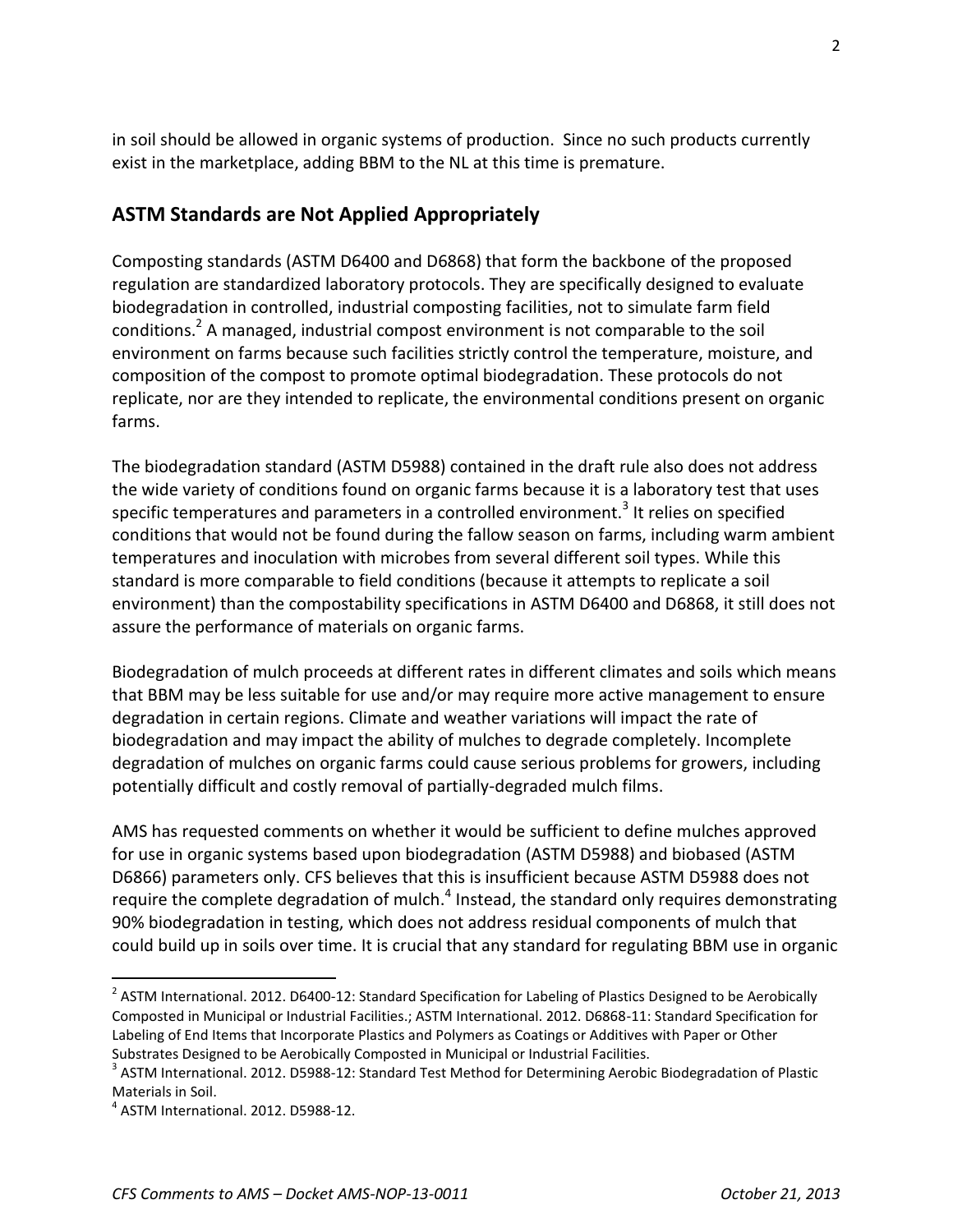systems must require complete biodegradability or risk compromising soil and plant health with unknown effects. There may be more appropriate standards in development, including an ASTM standard that seeks to evaluate biodegradation of plastics in the soil environment.<sup>5</sup> Until an applicable standard is identified and products are developed that meet biodegradability requirements, AMS should not approve BBM.

#### **Current Studies Show Inadequate Degradation**

The draft regulation states that biodegradable mulch is intended to be incorporated into organic fields at the end of the growing season and left to compost in that unmanaged environment over the fallow season. However, field research has yet to confirm that the mulch can actually be biodegraded in the field. Research has shown that even those products on the market that meet the ASTM composting standards do not fully biodegrade in the field.<sup>6</sup> Thus, compliance with these composting standards is not indicative of a mulch's performance in the field. More research is needed to determine an appropriate standard that could be replicated in a range of organic farming field conditions across the country.

Research from agricultural field experiments in Lubbock, TX, Knoxville, TN, and Mount Vernon, WA, which tested several biodegradable plastic mulches complying with ASTM standards, showed variable levels of decomposition during the growing season.<sup>7</sup> The research evaluated commercially available BBM and found the greatest deterioration on the soil surface by the end of the growing season was at sites with the highest humidity. $^8$  These results suggest that the field performance of the mulches varies based on climate and weather conditions.

In field tests at those same sites, mulch samples were buried in mesh bags at the end of the growing season and only the samples from the Texas site showed "significant degradation."<sup>9</sup> Surface area degradation of the biodegradable mulches ranged from 0% at the Washington site to almost 90% at the Texas site after 18 months in the soil.<sup>10</sup> These preliminary results are extremely concerning because they suggest that products meeting the proposed ASTM biodegradability definition may only partially biodegrade, or not at all, under certain field conditions. This experiment is ongoing and complete results from this as well as other field studies should be considered before biodegradable mulches are approved for use in organic systems.

<sup>&</sup>lt;sup>5</sup> Corbin, A., Miles, C., Cowan, J., Hayes, D., Inglis, D., and Dorgan, J. 2013. Using biodegradable plastics as agricultural mulches. Washington State University Extension Fact Sheet: FS103E. Available at: [http://cru.cahe.wsu.edu/CEPublications/FS103E/FS103E.pdf.](http://cru.cahe.wsu.edu/CEPublications/FS103E/FS103E.pdf)

<sup>6</sup> Corbin, A., et al. 2013.

 $<sup>7</sup>$  Miles, C. et al. 2012.</sup>

<sup>8</sup> Miles, C. et al. 2012.

<sup>&</sup>lt;sup>9</sup> Inglis, D., Miles, C., Corbin, A., Belasco, E., Brodhagen, M., Hayes, D., Lee, J., Leonas, K., Marsh, T., Moore-Kucera, J., Wadsworth, L., Wallace, R., Walters, T., and Wszelaki, A. 2011. SCRI-SREP Project CRIS Report: Biodegradable Mulches for Specialty Crops Produced Under Protective Covers, Year 2. Available at: <http://mtvernon.wsu.edu/hightunnels/Content/SCRI-CRIS-2011.pdf>

 $\frac{10}{10}$  Corbin, A., et al. 2013.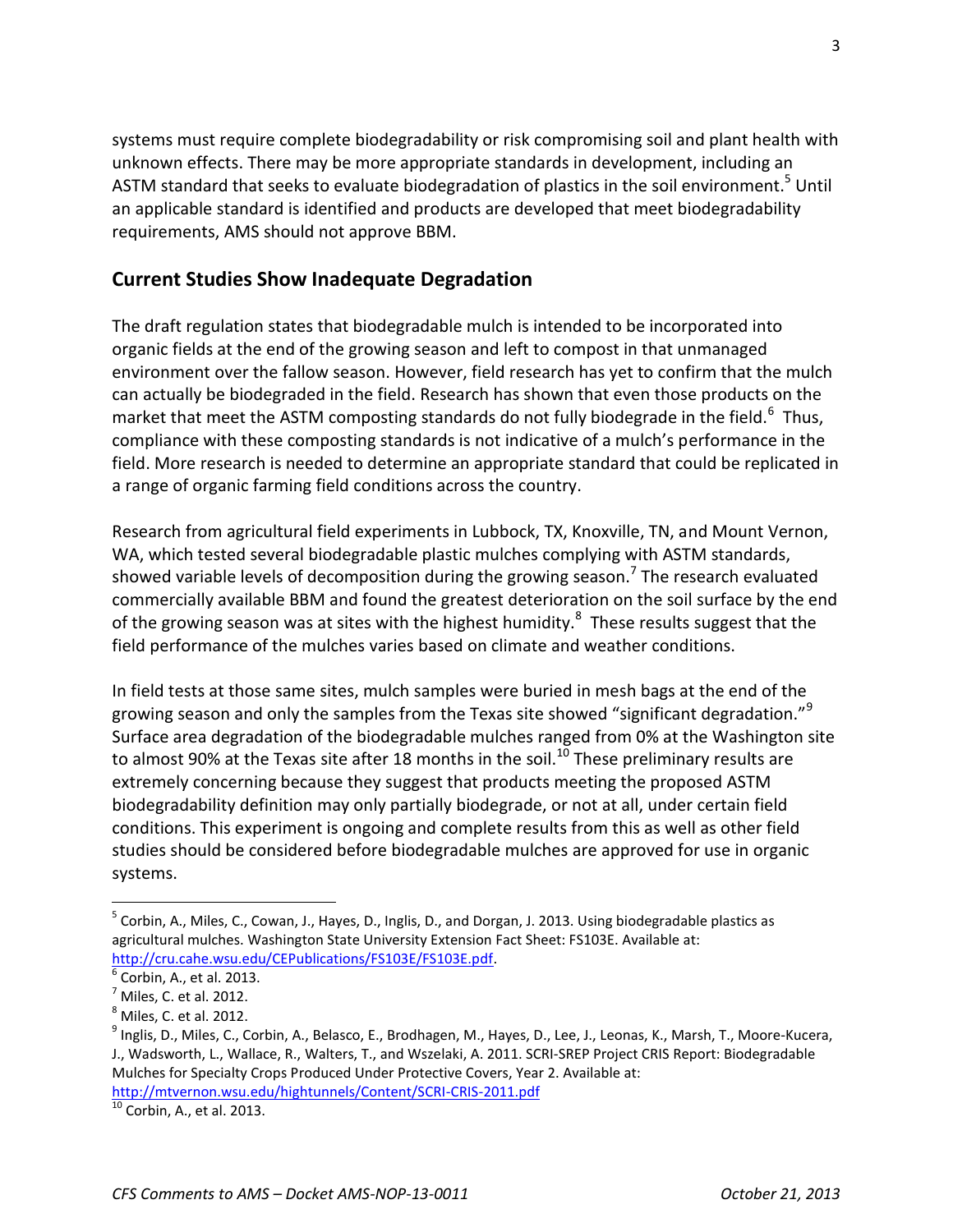#### **Potential Adverse Impacts of Mulch Additives are Not Addressed**

It is important to ensure that all materials that will be added to organic fields and left to compost are entirely biobased because remnants of the materials could remain in the fields until they fully degrade. Yet, as currently proposed, the regulations do not clearly stipulate that the entire mulch product must be biobased and derived from renewable resources. CFS is concerned about the lack of studies that evaluate residual materials from biodegradation, especially ingredients that may not be biobased such as colorants, plasticizers and other minor ingredients. The Technical Evaluation Report (TER) submitted to the NOSB identifies incomplete degradation of bioplastics as an important "data gap" in the literature about biodegradable mulches. $^{11}$  None of the proposed ASTM standards require proof of total biodegradation due to the error margins provided for in each testing protocol. This could allow minor components of the mulch to remain undetected or partially degraded and to accumulate in soils when mulches are used on the same field for successive seasons.

Most studies conducted on biodegradable mulches have relied upon visual assessments of biodegradation, which is insufficient to understand the composition of residues that may remain in the soil after partial degradation. The TER recognizes the need for adequate evaluation of biodegradation, noting that "testing is necessary to determine which polymer mixtures are degraded completely and what effects incomplete degradation may have on the agroecosystem."<sup>12</sup> According to the TER, "ecotoxicology studies on biodegradable polymers following partial or complete decomposition in the soil are not common… a better understanding of bioplastic degradation and soil environmental effects is needed." $^{13}$  The variety of conditions under which these mulches are expected to perform amplifies the need for extensive field testing and evaluation of their biodegradation. This lack of ecotoxicological studies to test for potential residues or harmful compounds, alone, should preclude AMS from supporting the use of biodegradable mulches in organics, particularly since the environmental impacts remain largely unknown.

There are also unanswered questions concerning the bioavailability of partially degraded BBM to wildlife. The health of soil microbial communities that are directly exposed to the mulch during the biodegradation process is of particular concern, especially given the importance of soil quality to healthy organic farming systems. Introduction of BBM may favor certain species of microbes which are better suited to utilizing the mulch as a food source, thus altering the microbial community. It is also possible that intermediate or breakdown compounds in the biodegradation process or mulch residues could be harmful to some soil microbes. While the effects of biodegradation on microbial communities have not yet been analyzed, this is a critical

<sup>&</sup>lt;sup>11</sup> USDA National Organic Program. 2012. Technical Evaluation Report: Biodegradable Mulch Film Made from Bioplastics. Compiled by ICF International. August 2. Lines 651-652.

 $12$  USDA NOP. 2012. TER: Biodegradable Mulch Film Made from Bioplastics. Lines 595-597.

 $13$  USDA NOP. 2012. TER: Biodegradable Mulch Film Made from Bioplastics. Lines 443-444.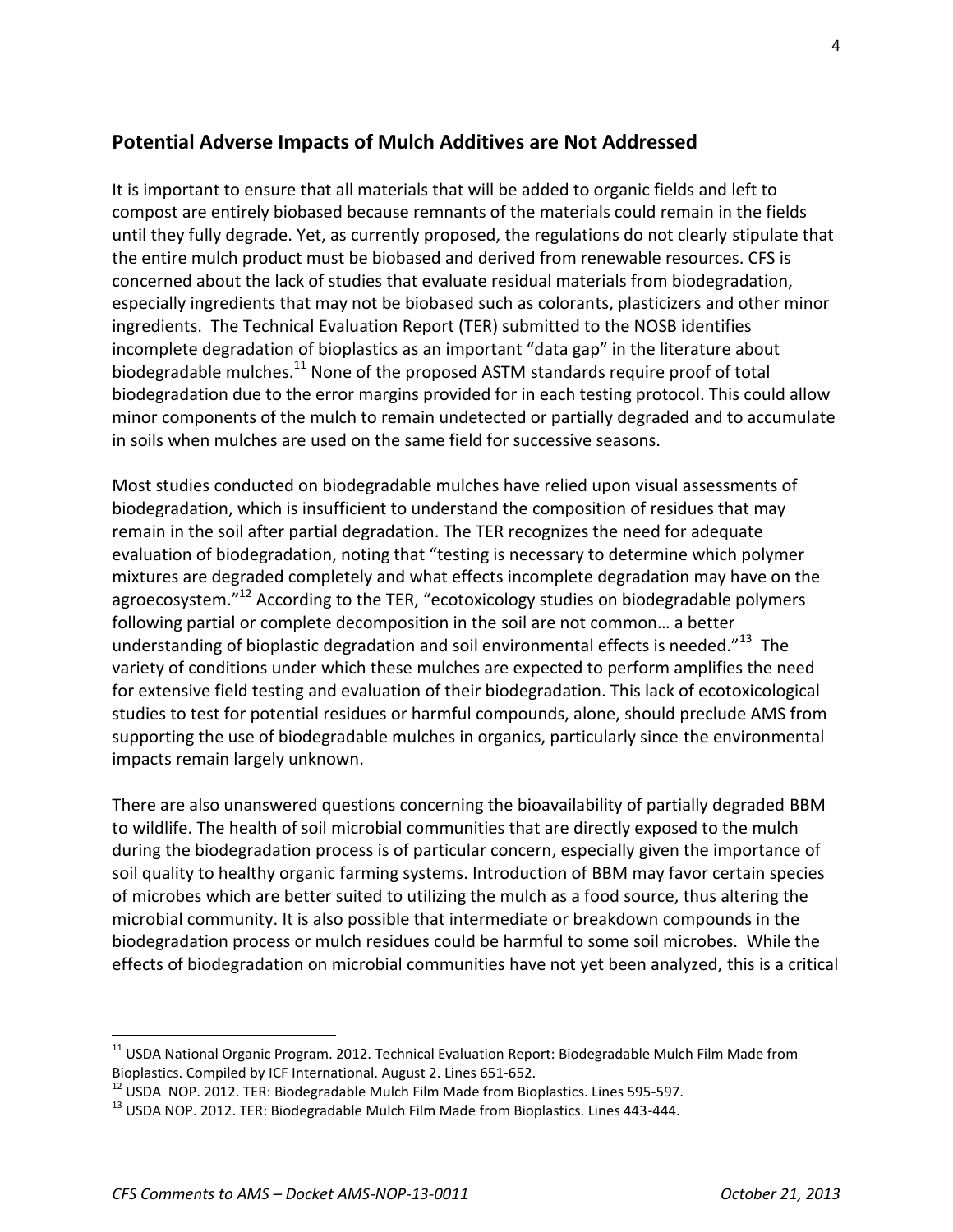area of further research that must be conducted before the use of BBM is permitted in organic agriculture.<sup>14</sup>

Another concern about partially degraded mulch is the inadvertent spread of BBM pieces to adjacent ecosystems. As the degradation process begins and holes appear on the surface of the mulch, pieces may become loose and disperse throughout the environment. Depending on the size of the fragments, they may be bioavailable to different species in both the terrestrial and aquatic ecosystems that surround organic farms. Mulch fragments can enter aquatic ecosystems via runoff, wind or animals where they will not be able to be recovered. This could adversely impact aquatic species when ingested. If dispersal occurs, farmers will not be able to take appropriate actions to ensure complete degradation at the end of each growing season. Further research should be conducted to assess risks to wildlife, aquatic life, and adjacent ecosystems and to suggest best management practices that farmers can use to minimize dispersal of mulch fragments from their farms.

## **Regulations Must be Clear for Growers and Certifiers**

AMS' proposed listing does not incorporate the NOSB's suggested language about grower responsibility for taking steps to ensure BBM is adequately composted. While best management practices will vary from region to region, depending upon factors such as soil type, microbial activity, and climate, it is still important for the regulations to be clear about how BBM should be used in organic systems. While other portions of the Organic Rule establish grower responsibility for building soil and avoiding practices that are detrimental to agroecosystems, we believe that strong regulations must be promulgated that detail best management practices for using and degrading BBM. This is especially relevant for certifiers who must ensure that mulch products are completely broken down in the field. AMS should not wait until problems arise with respect to the use and incomplete degradation of BBM before mandating best management practices. Instead, research must be conducted prior to finalizing rules to evaluate pitfalls, anticipate problems, and to develop a method for certifiers and growers to confirm that biodegradation is occurring and that it is complete. Considering whether to develop guidance after problems have arisen is too late and compromises organic integrity.

### **A More Robust Annotation is Required**

We understand that the term "plastic" was removed from the "biodegradable, biobased mulch film" definition in the NOSB recommendations and draft rule because OFPA prohibits plastics from remaining in the field after the growing season.<sup>15</sup> But, the removal of the term "plastic" serves to obfuscate what the rule is intended to regulate. What is being regulated is clearly a form of biobased plastic and the text of the proposal confirms this by stating that

 $14$  Miles, C. et al. 2012.

 $15$  7 CFR § 205.206(C)(6).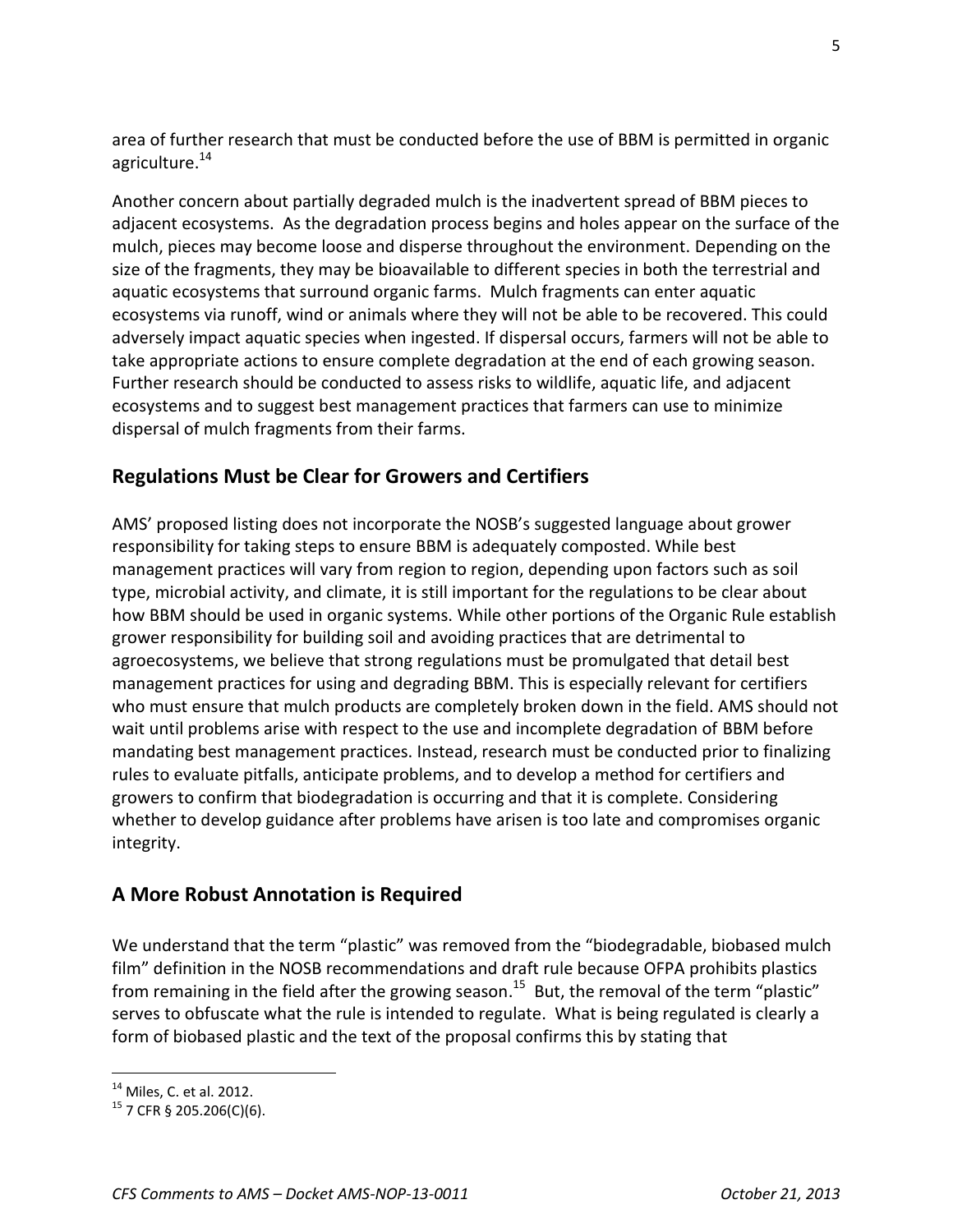biodegradable mulch film is "applied to agricultural fields as a thin plastic layer and is left in the field to biodegrade. $"^{16}$  CFS believes that the full biodegradation of BBM constitutes its "removal," in accordance with OFPA. If this standard cannot be met, then complete removal of the BBM has not occurred and its use cannot be allowed, by law. To be clear to all stakeholders, we urge the AMS to retain the word "plastic" in the term of what the rule is ultimately intended to regulate—biodegradable bioplastic mulch film.

In addition, while this draft rule specifically states that excluded methods must not be used in the production of BBM for organic production, it is silent on the issue of nanotechnology. To reinforce the understanding that products of engineered nanotechnology are prohibited in the production of BBM, we believe that it should be explicitly stated in the regulation. Given that specific nanotechnology regulations have not been forthcoming by the NOP, we believe it is essential to explicitly include the prohibition in BBM regulations to prevent any confusion or misinterpretation of the rule, now and in the future as nanotechnologies develop. Moreover, the NOSB and NOP have clearly stated that engineered nanomaterials are inconsistent with organic systems of production.<sup>17</sup> Therefore, any rules promulgated to govern bioplastics must reflect that decision. We urge the AMS to include a prohibition on the use of engineered nanomaterials in the annotation of BBM once the regulations and the mulch are ready for approval.

### **Biodegradable Bioplastic Mulch is Not Ready for Prime Time**

In the face of concrete evidence that products conforming to the proposed ASTM standards are not performing adequately in the field, due to their failure to completely biodegrade, CFS urges AMS to *not* list BBM at this time. We do not believe that the mulches currently on the market can be reliably composted in organic field conditions, even if they comply with the proposed ASTM standards. We urge the NOSB and NOP to encourage more innovation in the bioplastics industry and urge AMS to wait until a reliable source of BBM is developed and tested before adding it to the National List.

Many unanswered questions remain about the impacts of BBM on soil and the surrounding ecosystem. Research is ongoing to answer questions about what constitutes an acceptable biodegradable bioplastic mulch product and what steps need to be taken on the farm to facilitate biodegradation under a range of field conditions. Research is also need to evaluate the long-term impacts of partially degraded residues on cropping systems, soils, biodiversity, and wildlife. This necessitates that AMS work with the NOSB and NOP to more substantively define

<sup>&</sup>lt;sup>16</sup> Federal Register. 2013. Proposed Rules: National Organic Program; Proposed Amendments to the National List of Allowed and Prohibited Substances. 78(163): 52101.

<sup>&</sup>lt;sup>17</sup> McEvoy, Miles. 2010. Memorandum for the Chairperson of the National Organic Standards Board, Subject: National Organic Standards Board Recommendations. 17 December. 9-10.; NOSB. 2010. Formal Recommendation by the NOSB to the NOP, Subject: Guidance Document—Engineered Nanomaterials in Organic Production, Processing and Packaging. 28 October. Available at:

<http://www.ams.usda.gov/AMSv1.0/getfile?dDocName=STELPRDC5087795&acct=nosb>